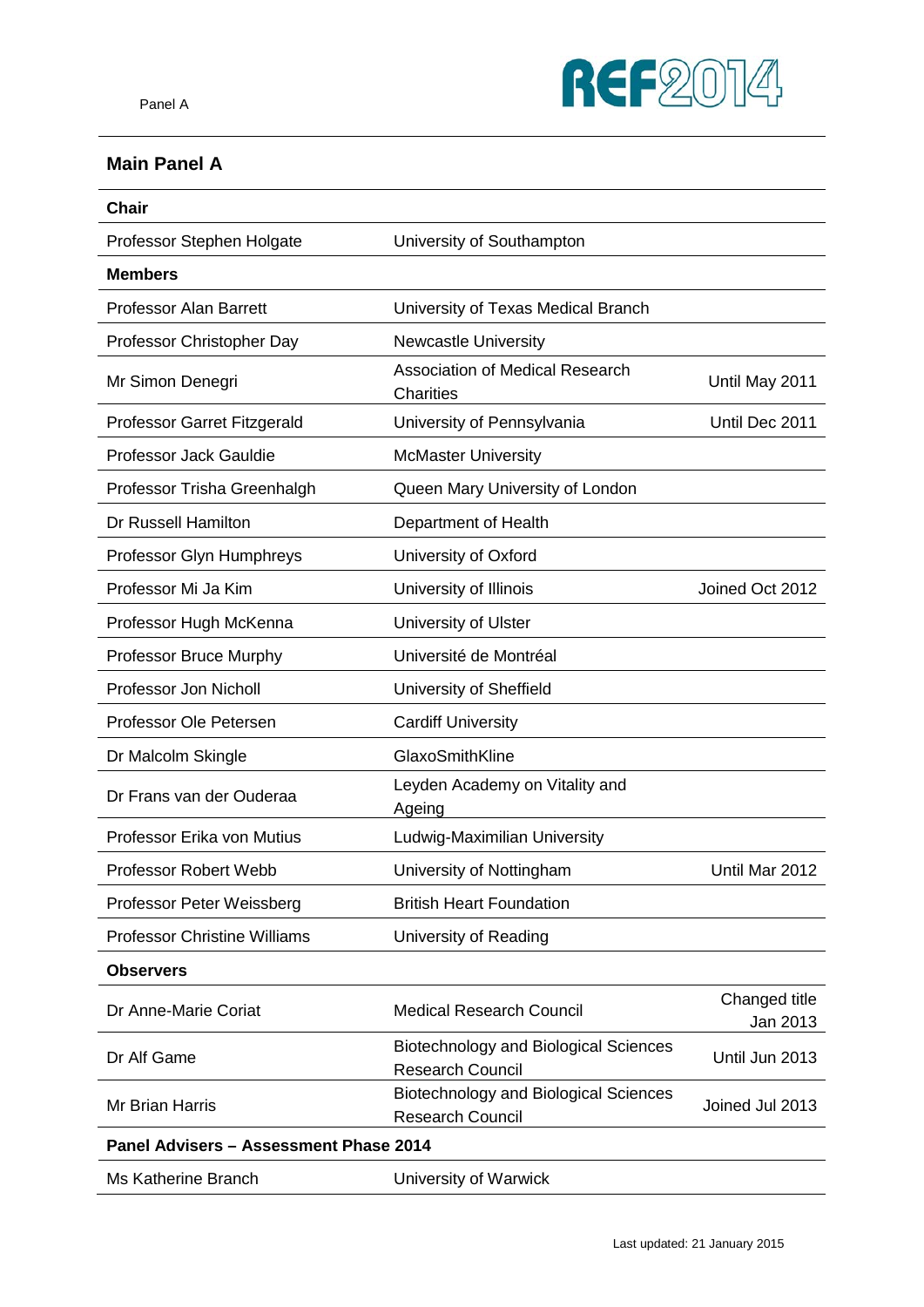

Dr Helen Reddy **National Exercise State University of St Andrews** 

Ms Gillian Rendle **National Contract Contract University of Oxford**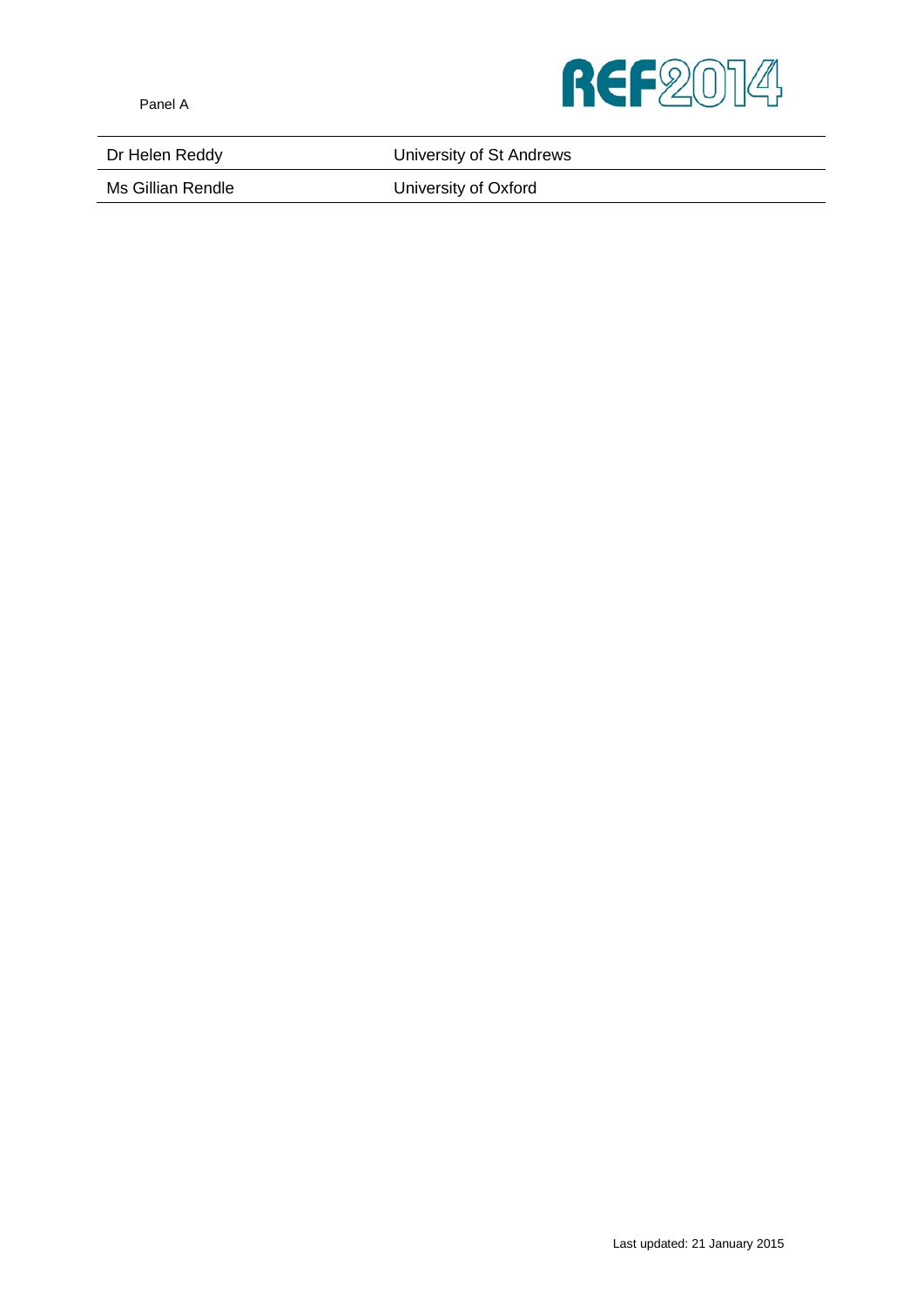

## **Sub-panel 1: Clinical Medicine**

| <b>Chair</b>                           |                                                      |                                 |
|----------------------------------------|------------------------------------------------------|---------------------------------|
| Professor Christopher Day              | <b>Newcastle University</b>                          |                                 |
| <b>Deputy Chair</b>                    |                                                      |                                 |
| Professor John Iredale                 | University of Edinburgh                              |                                 |
| <b>Members</b>                         |                                                      |                                 |
| Professor Tim Aitman                   | University of Edinburgh                              | Changed Inst<br><b>Jul 2014</b> |
| Professor Alastair Burt                | <b>Newcastle University</b>                          | Until Oct 2012                  |
| Professor Iain Cameron                 | University of Southampton                            |                                 |
| <b>Professor Mark Caulfield</b>        | Queen Mary University of London                      |                                 |
| Professor Edwin Roy Chilvers           | University of Cambridge                              |                                 |
| Professor Jonathan Cohen               | <b>Brighton and Sussex Medical School</b>            |                                 |
| <b>Professor Mary Collins</b>          | University College London                            |                                 |
| Professor Cyrus Cooper                 | University of Southampton                            |                                 |
| Dr David Cox                           | Department of Health                                 |                                 |
| <b>Professor David Crossman</b>        | University of St Andrews                             | Changed Inst<br>Jun 2014        |
| Professor Anna Dominiczak              | University of Glasgow                                |                                 |
| <b>Professor Christopher Griffiths</b> | University of Manchester                             |                                 |
| Professor Ian Hall                     | University of Nottingham                             |                                 |
| Professor Simon Herrington             | University of Dundee                                 | Joined Dec 2012                 |
| <b>Professor Patrick Johnston</b>      | <b>Queen's University Belfast</b>                    | Unitil Dec 2013                 |
| Professor Kay-Tee Khaw                 | University of Cambridge                              |                                 |
| Dr Renny Leach                         | South West Academic Health Science<br><b>Network</b> |                                 |
| <b>Professor Nicholas Lemoine</b>      | Queen Mary University of London                      |                                 |
| <b>Professor Robert Mansel</b>         | <b>Cardiff University</b>                            |                                 |
| <b>Professor Peter Morris</b>          | University of Nottingham                             |                                 |
| Professor Dion Morton                  | University of Birmingham                             | Joined Jan 2014                 |
| Professor Jeremy Pearson               | <b>British Heart Foundation</b>                      |                                 |
| Dr Liz Philpots                        | <b>Association of Medical Research</b><br>Charities  |                                 |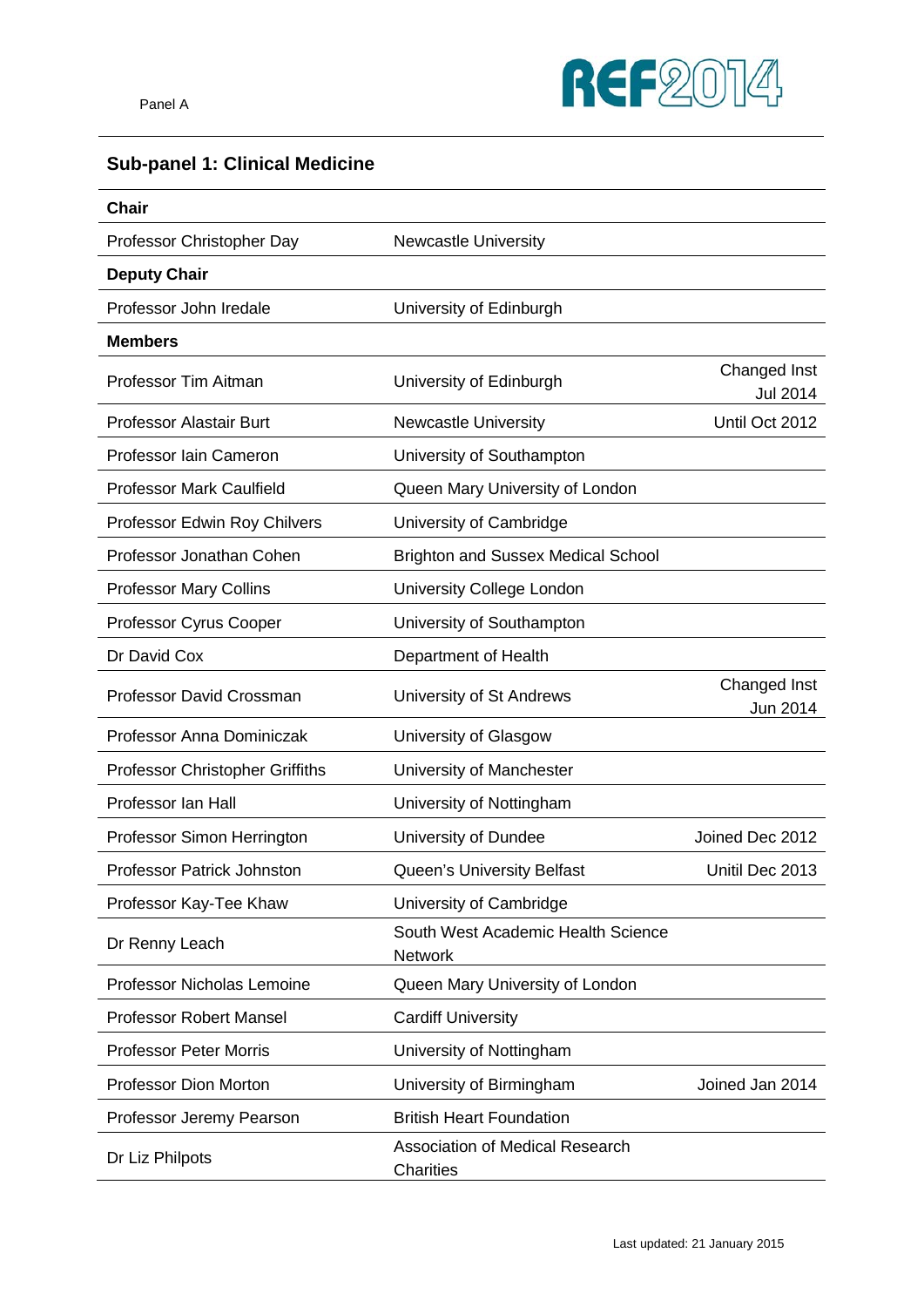

| <b>Professor Charles Pusey</b>        | Imperial College London                                                             |                                   |
|---------------------------------------|-------------------------------------------------------------------------------------|-----------------------------------|
| <b>Professor Phil Quirke</b>          | University of Leeds                                                                 |                                   |
| Dr Alastair Riddell                   | DefiniGEN                                                                           | Changed Org                       |
|                                       |                                                                                     | Jun 2013                          |
| Professor Aziz Sheikh                 | University of Edinburgh                                                             |                                   |
| <b>Professor Rosalind Smyth</b>       | University College London                                                           | Changed Inst<br>Jan 2013          |
| <b>Professor Paul Michael Stewart</b> | University of Leeds                                                                 | Changed Inst<br>Aug 2013          |
| Professor Rajesh Thakker              | University of Oxford                                                                |                                   |
| Professor Alastair Thompson           | University of Dundee                                                                | Until Dec 2013                    |
| Professor Josef Vormoor               | <b>Newcastle University</b>                                                         | Joined Dec 2013                   |
| Professor Jonathan Weber              | Imperial College London                                                             |                                   |
| Dr Glenn Wells                        | Department of Health                                                                | Until Nov 2011                    |
| <b>Professor Peter Winstanley</b>     | University of Warwick                                                               |                                   |
| Assessors                             |                                                                                     |                                   |
| <b>Professor Martin Birchall</b>      | University College London and<br>University College London Hospital<br><b>Trust</b> | Joined Mar 2014                   |
| Professor Chris Chamberlain           | <b>UCB</b>                                                                          | Joined Aug 2013                   |
| Professor John Forrester              | University of Aberdeen                                                              | Joined Mar 2014                   |
| Mr Martin Hunt                        | National Institute for Health Research<br>Invention for Innovation                  | Joined Jun 2013                   |
| <b>Professor Paul Moss</b>            | University of Birmingham                                                            | Joined Jun 2013                   |
| Dr Jacqueline Parkin                  | GlaxoSmithKline                                                                     | Joined Jun 2013                   |
| Professor Joanna Wardlaw              | University of Edinburgh                                                             | Joined Jun 2013<br>Joint with SP4 |
| Secretariat - Assessment Phase 2014   |                                                                                     |                                   |
| Dr Kate Bishop                        | University of Birmingham                                                            | Until Apr 2014                    |
| Ms Gillian Rendle                     | University of Oxford                                                                |                                   |
| Ms Kerry Revel                        | University of Glasgow                                                               | Joined Apr 2014                   |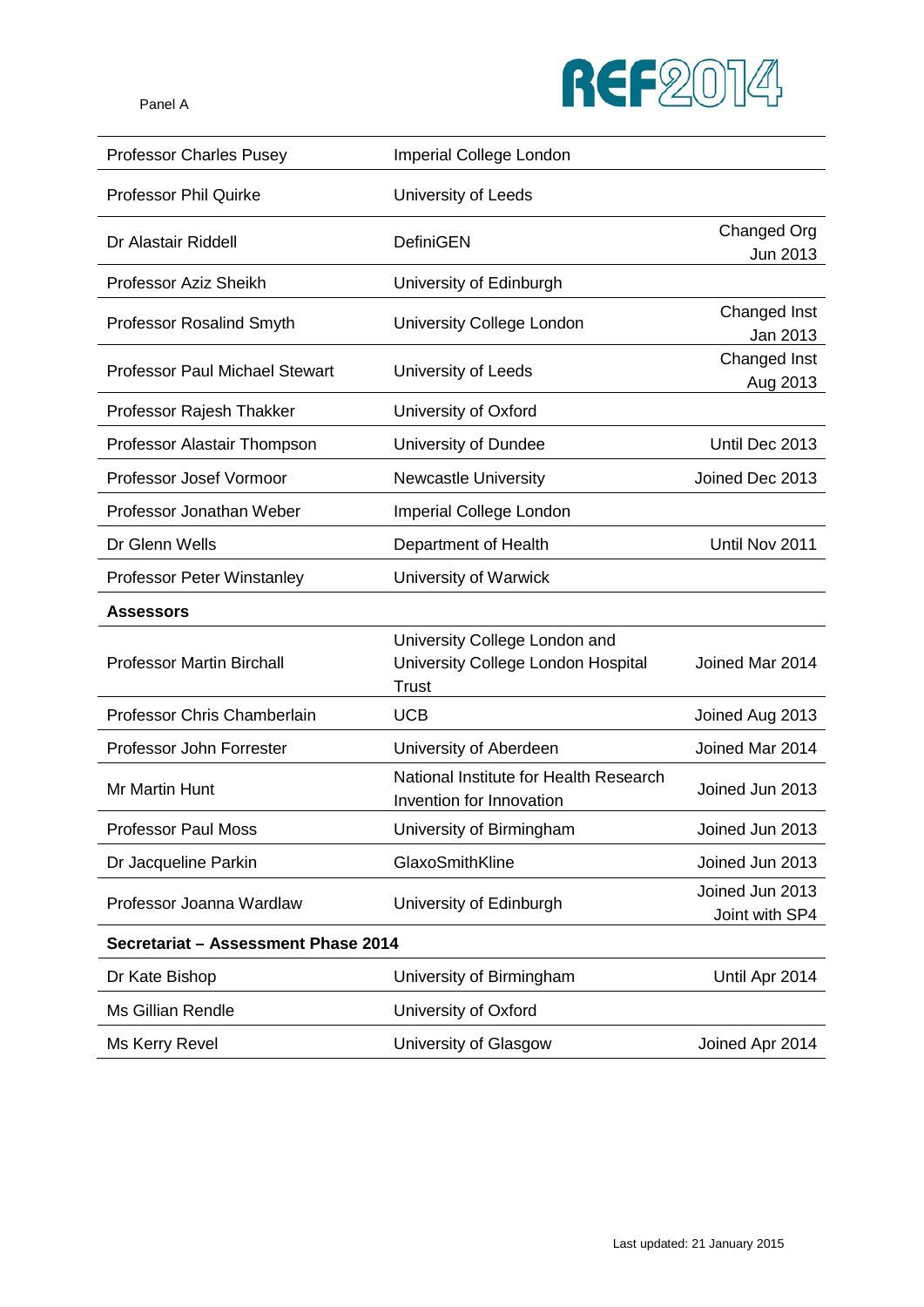## **Sub-panel 2: Public Health, Health Services and Primary Care**

| <b>Chair</b>                     |                                                                 |                                 |
|----------------------------------|-----------------------------------------------------------------|---------------------------------|
| Professor Jon Nicholl            | University of Sheffield                                         |                                 |
| <b>Deputy Chair</b>              |                                                                 |                                 |
| <b>Professor Phil Hannaford</b>  | University of Aberdeen                                          |                                 |
| <b>Members</b>                   |                                                                 |                                 |
| <b>Professor David Armstrong</b> | King's College London                                           |                                 |
| <b>Professor Chris Butler</b>    | University of Oxford                                            | Changed Inst<br>Nov 2013        |
| <b>Professor Karl Claxton</b>    | University of York                                              |                                 |
| Professor Jenny Donovan          | University of Bristol                                           |                                 |
| <b>Professor Robert Elliott</b>  | University of Aberdeen                                          |                                 |
| Professor Ian Harvey             | University of East Anglia                                       |                                 |
| Professor Elaine Hay             | <b>Keele University</b>                                         |                                 |
| <b>Professor Frank Kee</b>       | Queen's University Belfast                                      |                                 |
| Ms Angela King                   | Independent                                                     | <b>Changed Name</b><br>Sep 2014 |
| Professor David Leon             | London School of Hygiene & Tropical<br>Medicine                 |                                 |
| <b>Professor Paul Little</b>     | University of Southampton                                       |                                 |
| <b>Professor Sally Macintyre</b> | University of Glasgow                                           |                                 |
| <b>Professor Tim Peters</b>      | University of Bristol                                           |                                 |
| <b>Professor Rosalind Raine</b>  | University College London                                       |                                 |
| Dr Sophie Staniszewska           | University of Warwick                                           |                                 |
| Professor Edwin van Teijlingen   | University of Bournemouth                                       |                                 |
| <b>Professor Tom Walley</b>      | University of Liverpool                                         |                                 |
| Professor Kieran Walshe          | University of Manchester                                        |                                 |
| Professor Nick Wareham           | University of Cambridge                                         |                                 |
| <b>Assessors</b>                 |                                                                 |                                 |
| <b>Professor Caroline Fall</b>   | University of Southampton                                       | Joined Jun 2013                 |
| Professor Mike Kelly             | National Institute for Health and<br><b>Clinical Excellence</b> | Joined Jun 2013                 |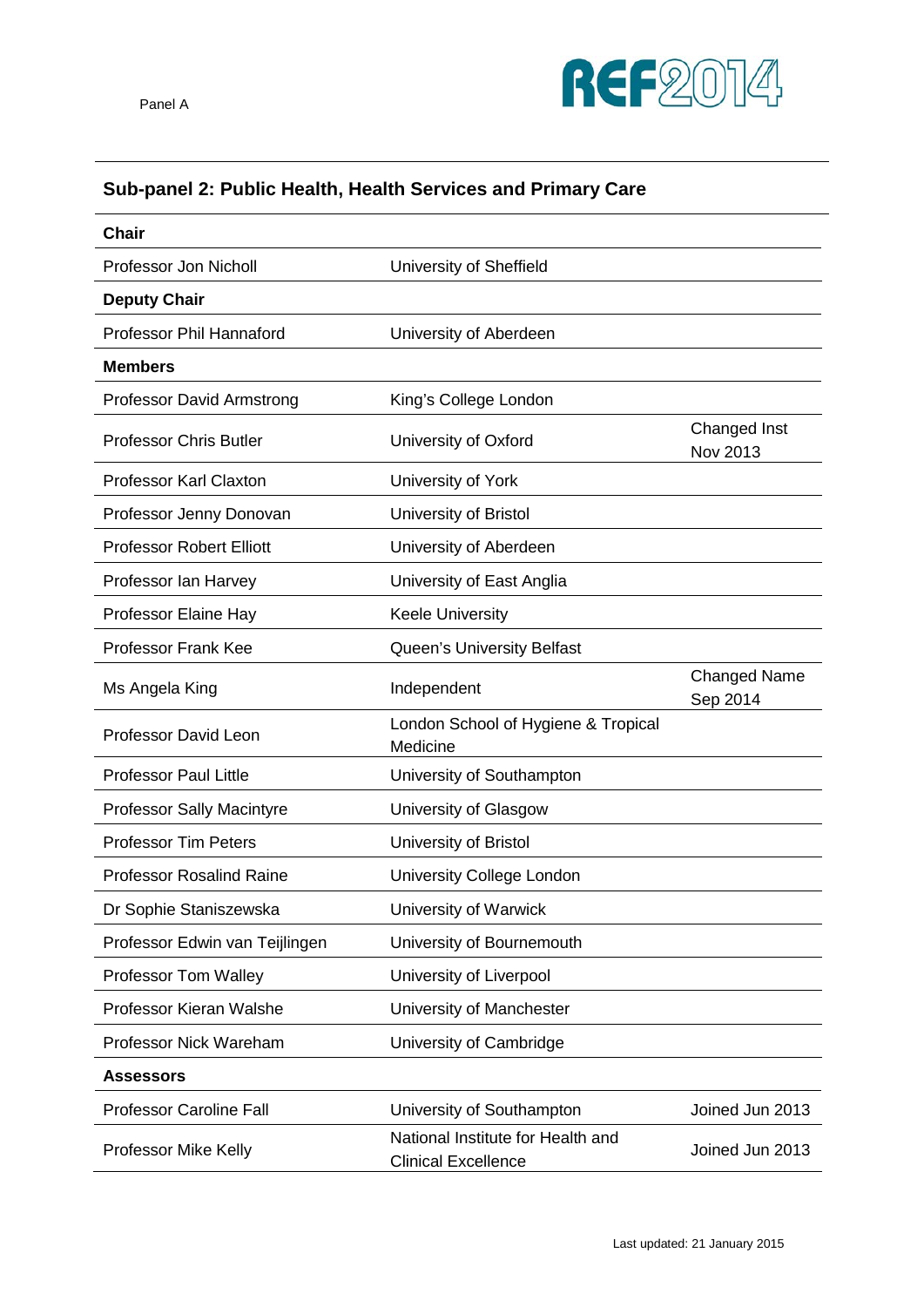

Mr Paul Lincoln **International COV** UK Health Forum **COVID-10** Joined Jun 2013 Dr Anne Mackie UK National Screening Committee Joined Jun 2013

Professor James Newell **University of Leeds** Joined Jun 2013

Professor Peter Sasieni **Queen Mary University of London** Joined Jun 2013

**Secretariat – Assessment Phase 2014**

Dr Bev Abram **Lancaster University** 

Ms Katherine Branch University of Warwick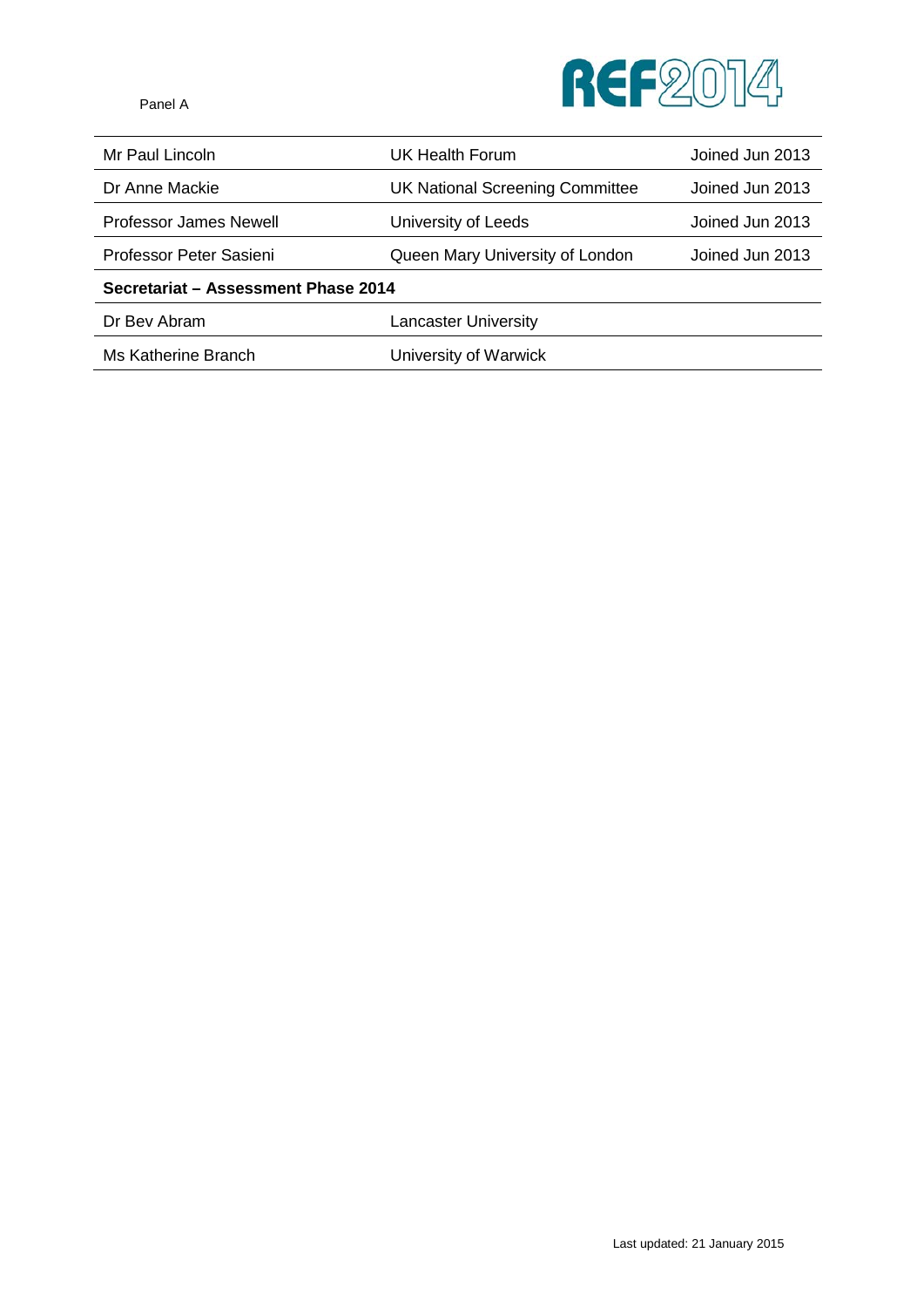

## **Sub-panel 3: Allied Health Professions, Dentistry, Nursing and Pharmacy**

| <b>Chair</b>                      |                                  |                          |
|-----------------------------------|----------------------------------|--------------------------|
| Professor Hugh McKenna            | University of Ulster             |                          |
| <b>Deputy Chair</b>               |                                  |                          |
| Professor Julius Sim              | <b>Keele University</b>          |                          |
| <b>Members</b>                    |                                  |                          |
| Professor David Billington        | Liverpool John Moores University |                          |
| Professor Aedin Cassidy           | University of East Anglia        |                          |
| <b>Professor Charlotte Clarke</b> | University of Edinburgh          |                          |
| Professor Jessica Corner          | University of Southampton        |                          |
| <b>Professor Avril Drummond</b>   | University of Nottingham         |                          |
| Professor Dawn Freshwater         | University of Leeds              |                          |
| <b>Professor Martin Griffin</b>   | <b>Aston University</b>          |                          |
| Professor Susan Higham            | University of Liverpool          |                          |
| Professor Sara Howard             | University of Sheffield          |                          |
| Professor Tracey Howe             | Glasgow City of Science          | Changed Org<br>Oct 2013  |
| <b>Professor Billie Hunter</b>    | <b>Cardiff University</b>        |                          |
| Professor Martin Johnson          | University of Salford            |                          |
| Professor Ian Kitchen             | University of Surrey             |                          |
| Professor William Lauder          | University of Stirling           |                          |
| Professor Karen Luker             | University of Manchester         |                          |
| Professor Simon Mackay            | University of Strathclyde        | Joined Jun 2013          |
| Professor Luigi G Martini         | King's College London            |                          |
| Dr Ailbhe McDonald                | University College London        |                          |
| Professor James McElnay           | Queen's University Belfast       |                          |
| Professor Chris McGuigan          | <b>Cardiff University</b>        | Unti May 2012            |
| Professor Ann Moore               | University of Brighton           |                          |
| Professor Joanna Neill            | University of Manchester         | Changed Inst<br>Jan 2013 |
| Professor Jackie Oldham           | University of Manchester         | Until Dec 2013           |
| <b>Professor Nigel Pitts</b>      | King's College London            |                          |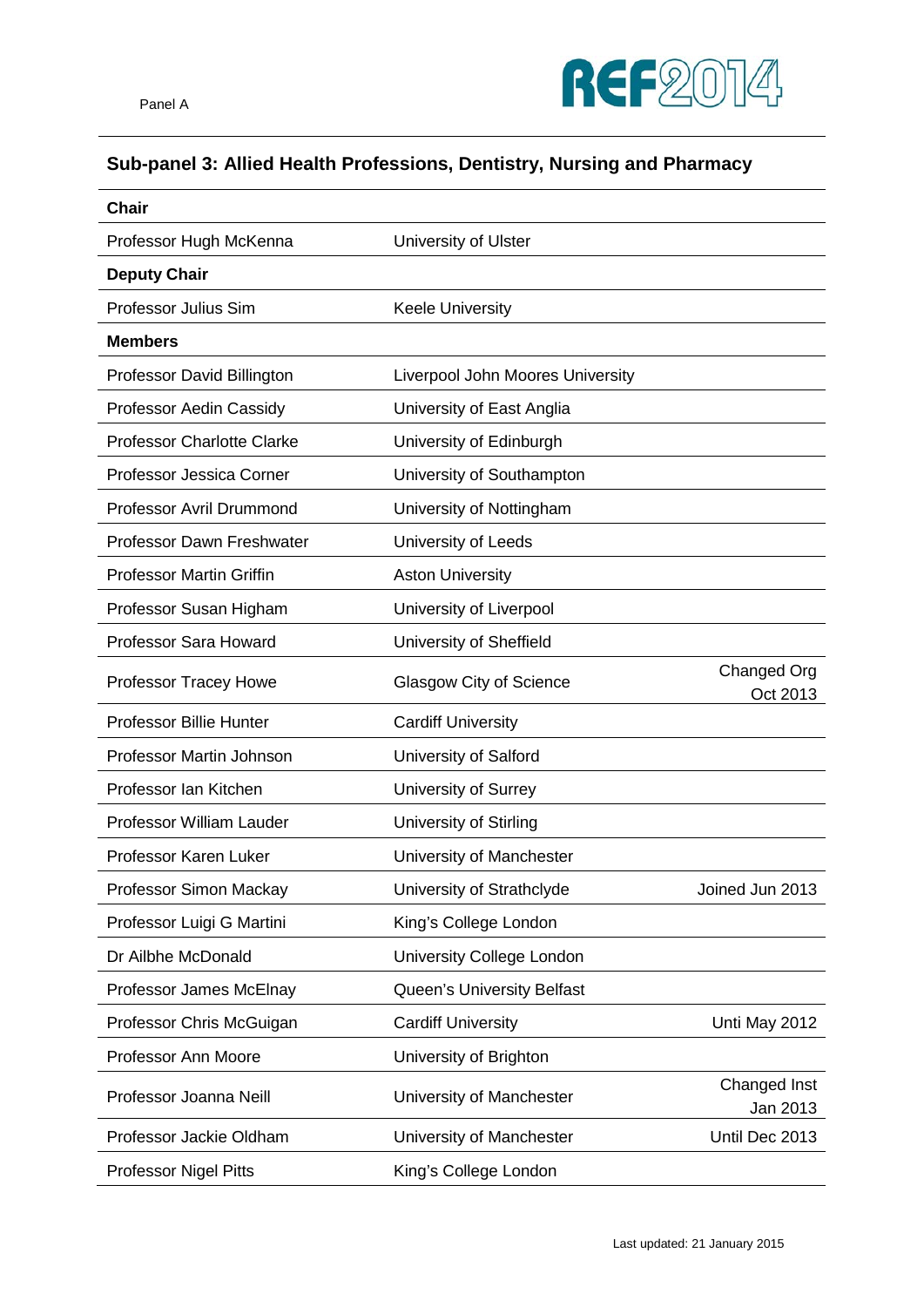

| <b>Professor Richard Price</b>       | University of Hertfordshire                                |                                             |
|--------------------------------------|------------------------------------------------------------|---------------------------------------------|
| <b>Professor Anne Marie Rafferty</b> | King's College London                                      |                                             |
| Professor Kevin Shakesheff           | University of Nottingham                                   |                                             |
| <b>Professor Marlene Sinclair</b>    | University of Ulster                                       |                                             |
| Dr Stuart Smith                      | (Formerly) GlaxoSmithKline                                 |                                             |
| <b>Professor Paul Speight</b>        | University of Sheffield                                    |                                             |
| <b>Ms Maryrose Tarpey</b>            | <b>INVOLVE</b>                                             |                                             |
| Professor Julie Taylor               | University of Edinburgh                                    |                                             |
| Professor Angus Walls                | University of Edinburgh                                    |                                             |
| <b>Professor Caroline Watkins</b>    | University of Central Lancashire                           | Joined Jan 2014                             |
| Professor Roger Watson               | University of Hull                                         |                                             |
| Professor Tim Wess                   | <b>Cardiff University</b>                                  | Until Feb 2013                              |
| <b>Professor David Whitaker</b>      | University of Bradford                                     | Joined Jun 2013                             |
| <b>Assessors</b>                     |                                                            |                                             |
| <b>Professor Yvonne Barnett</b>      | Nottingham Trent University                                | Joined Oct 2012                             |
| Dr Jim Bonham                        | <b>Sheffield Children's NHS Foundation</b><br><b>Trust</b> | Joined Jun 2013                             |
| Ms Sally Brearley                    | Kingston University                                        | Joined Nov 2013                             |
| Professor Iain Broom                 | <b>Robert Gordon University</b>                            | Joined Jun 2013                             |
| Professor Karen Bryan                | <b>Sheffield Hallam University</b>                         | Joined Oct 2012<br>Changed Inst<br>Feb 2013 |
| Professor Usha Chakravarthy          | Queen's University Belfast                                 | Joined Jun 2013                             |
| Professor Stephen Downes             | University of Ulster                                       | Joined Aug 2013<br>Joint with SP6           |
| Mr Ifan Evans                        | <b>Welsh Government</b>                                    | Joined Jun 2013                             |
| Professor John Greenman              | University of Hull                                         | Joined Feb 2014                             |
| <b>Professor Richard Guy</b>         | University of Bath                                         | Joined Oct 2012                             |
| Professor Bernadette Hannigan        | <b>Public Health England</b>                               | Joined Jun 2013<br>Changed Org<br>Aug 2014  |
| Professor Marion Hetherington        | University of Leeds                                        | Joined Jun 2013<br>Joint with SP4           |
| Professor Dame Jill Macleod Clark    | University of Southampton                                  | Joined Jun 2013                             |
| Professor Jane Melton                | 2gether NHS Foundation Trust                               | Joined Jun 2013                             |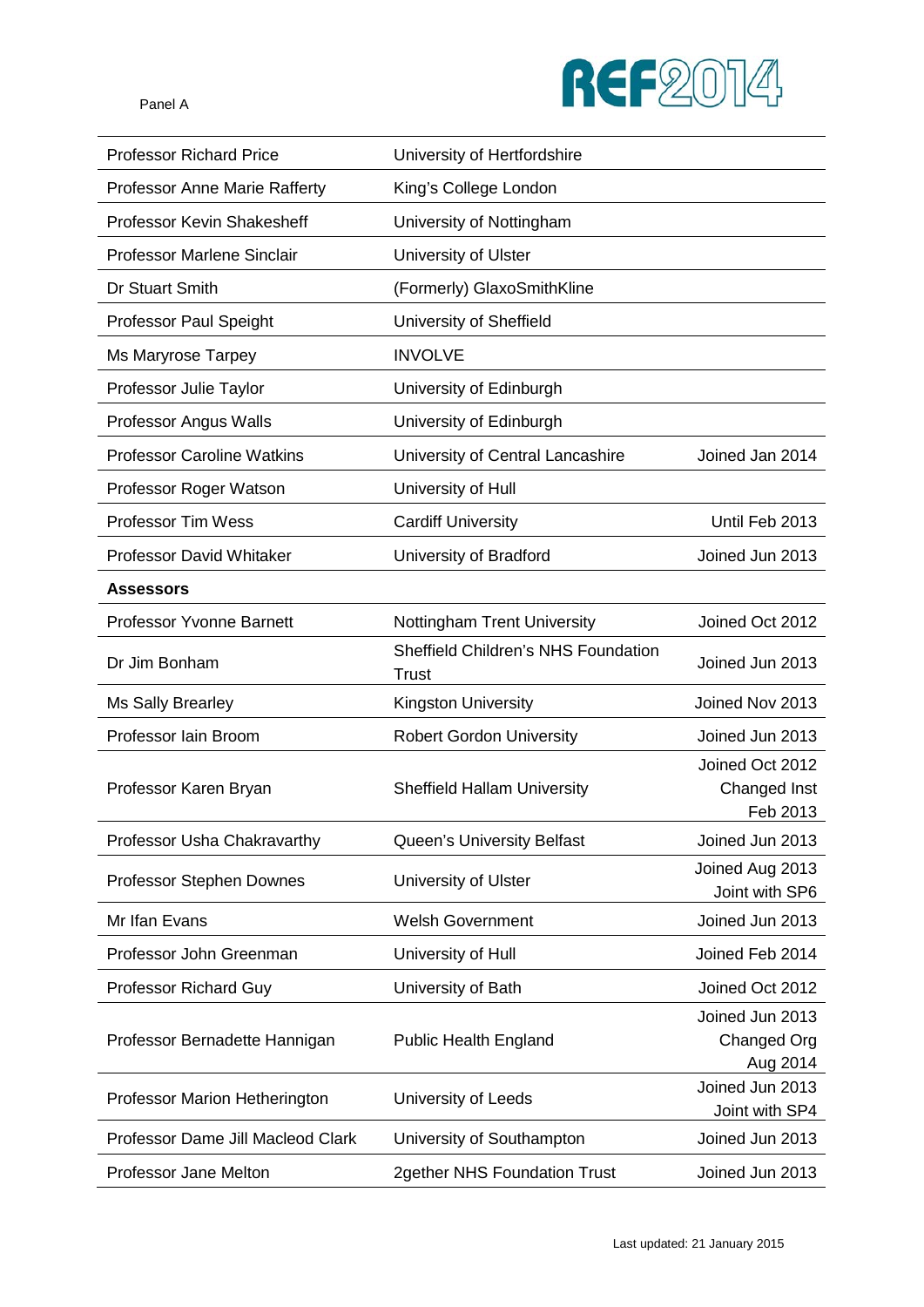

|                                     |                                    | Joint with SP4  |
|-------------------------------------|------------------------------------|-----------------|
| Ms Anne O'Reilly                    | Independent Consultant             | Joined Aug 2013 |
| Professor Joanna Verran             | Manchester Metropolitan University | Joined Aug 2013 |
| Secretariat - Assessment Phase 2014 |                                    |                 |
| Mr David Jones                      | University of Sheffield            |                 |
| Dr Helen Reddy                      | University of St Andrews           |                 |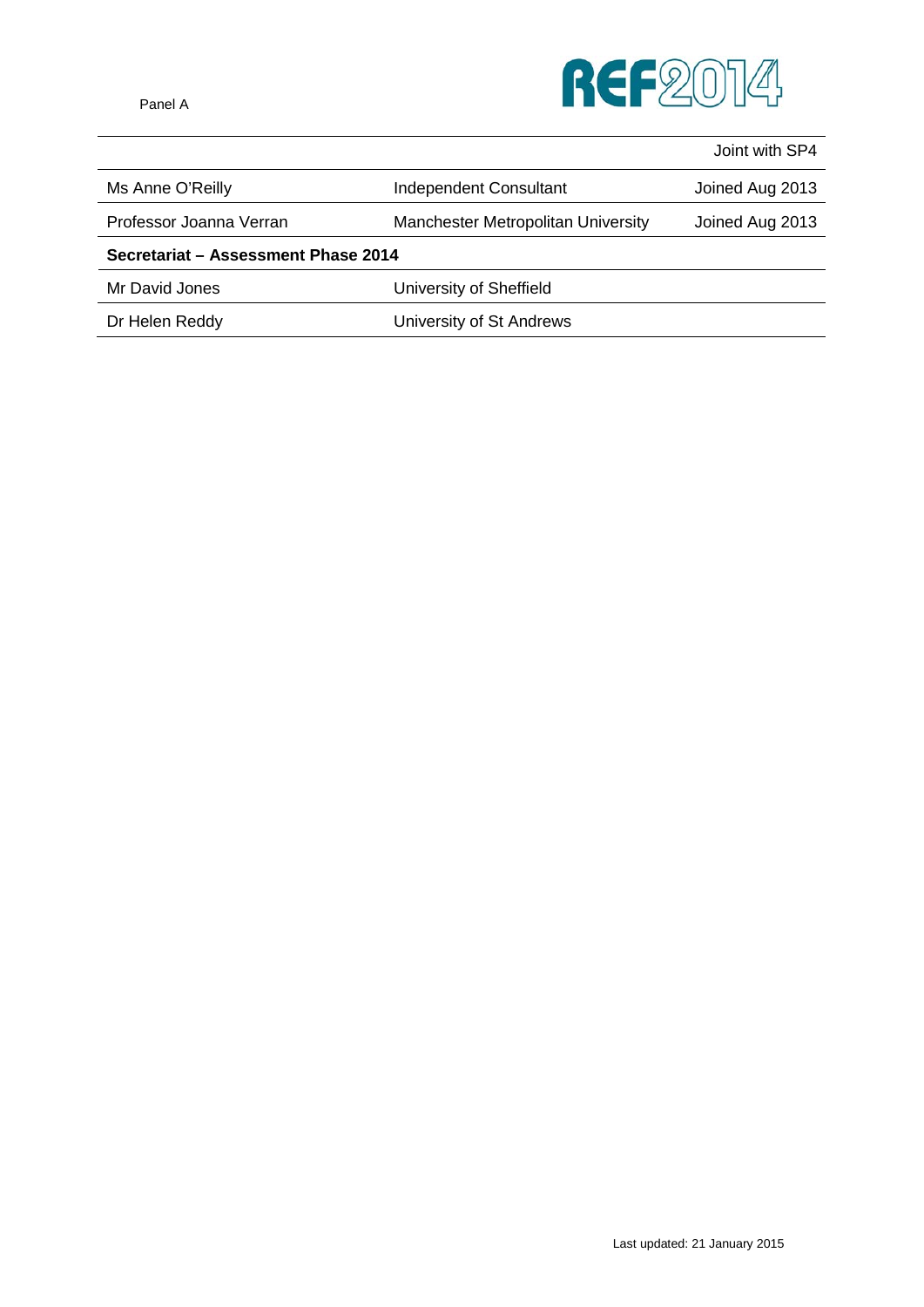

## **Sub-panel 4: Psychology, Psychiatry and Neuroscience**

| <b>Chair</b>                      |                                              |                          |
|-----------------------------------|----------------------------------------------|--------------------------|
| Professor Glyn Humphreys          | University of Oxford                         |                          |
| <b>Deputy Chair</b>               |                                              |                          |
| Professor Michael Owen            | <b>Cardiff University</b>                    |                          |
| <b>Members</b>                    |                                              |                          |
| <b>Professor Dominic Abrams</b>   | <b>Kent University</b>                       |                          |
| <b>Professor Richard Bentall</b>  | University of Liverpool                      |                          |
| Professor Verity Brown            | University of St Andrews                     |                          |
| <b>Professor Mike Burton</b>      | University of Aberdeen                       |                          |
| Professor Angela Clow             | University of Westminster                    |                          |
| Professor Susan Condor            | Loughborough University                      | Changed Inst<br>Nov 2013 |
| Professor Bruno Frenguelli        | University of Warwick                        |                          |
| <b>Professor Susan Gathercole</b> | University of Cambridge                      |                          |
| Professor Jeremy Hall             | <b>Cardiff University</b>                    | Changed Inst<br>Mar 2013 |
| Dr Jackie Hunter                  | Ol Pharma Partners Ltd                       | Until Aug 2013           |
| Professor Jane Ireland            | University of Central Lancashire             |                          |
| Mr Peter Kirkpatrick              | University of Cambridge                      |                          |
| <b>Professor Michael Lamb</b>     | University of Cambridge                      |                          |
| Professor Matthew Lambon Ralph    | University of Manchester                     |                          |
| <b>Professor Paul Matthews</b>    | GlaxoSmithKline / Imperial College<br>London |                          |
| <b>Professor David Nutt</b>       | Imperial College London                      | Joined Nov 2012          |
| Professor Neil Scolding           | University of Bristol                        | Joined Dec 2013          |
| <b>Professor Emily Simonoff</b>   | King's College London                        |                          |
| <b>Professor Trevor Smart</b>     | University College London                    |                          |
| Professor Irene Tracey            | University of Oxford                         |                          |
| <b>Professor Andrew Whitelaw</b>  | University of Bristol                        |                          |
| <b>Professor Paul Whiting</b>     | Pfizer                                       | Joined Oct 2013          |
| Professor Til Wykes               | King's College London                        |                          |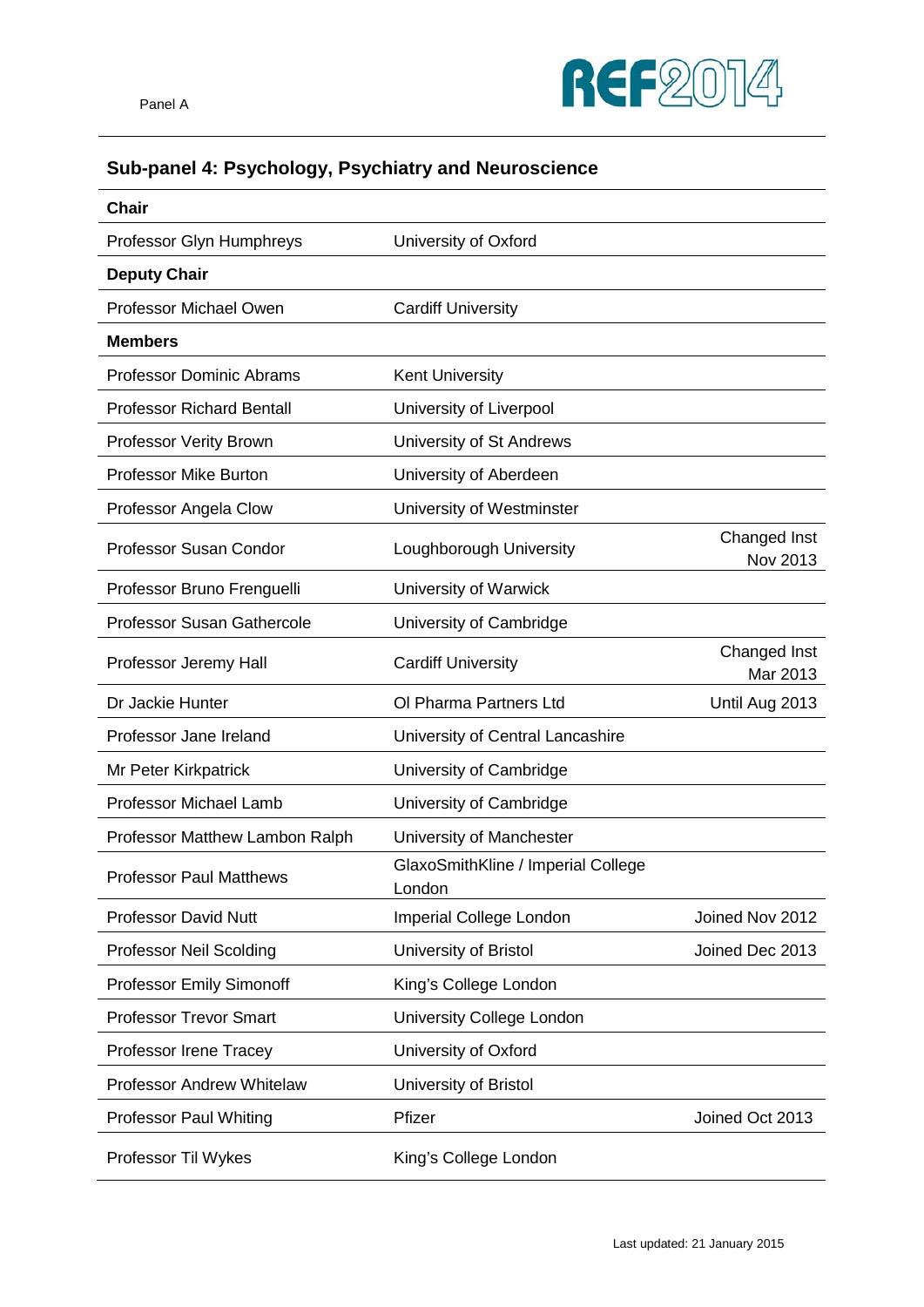

### **Assessors**

| <b>Professor Andrew Blamire</b>     | <b>Newcastle University</b>                              | Joined Jul 2013                         |
|-------------------------------------|----------------------------------------------------------|-----------------------------------------|
| <b>Professor Gavin Bremner</b>      | <b>Lancaster University</b>                              | Joined Jun 2013                         |
| <b>Professor Arthur Butt</b>        | University of Portsmouth                                 | Joined Jul 2013                         |
| <b>Professor Mike Cooke</b>         | Nottinghamshire Healthcare NHS Trust                     | Joined Jun 2013<br>Resigned<br>Aug 2014 |
| Dr Lee Davies                       | Department for Environment, Farming<br>and Rural Affairs | Joined Jun 2013                         |
| Professor James Goodwin             | Loughborough University                                  | Joined Oct 2013                         |
| Professor Kim Graham                | <b>Cardiff University</b>                                | Joined Jun 2013                         |
| Professor Patrick Haggard           | University College London                                | Joined Feb 2014                         |
| Professor Trevor Harley             | University of Dundee                                     | Joined Feb 2014                         |
| Professor Marion Hetherington       | University of Leeds                                      | Joined Jun 2013<br>Joint with SP3       |
| <b>Professor Andrew McIntosh</b>    | University of Edinburgh                                  | Joined Jun 2013                         |
| Professor Jane Melton               | 2gether NHS Foundation Trust                             | Joined Jun 2013<br>Joint with SP3       |
| Dr John Seton                       | <b>BT</b>                                                | Joined Jun 2013                         |
| Professor Joanna Wardlaw            | University of Edinburgh                                  | Joined Jun 2013<br>Joint with SP1       |
| Secretariat - Assessment Phase 2014 |                                                          |                                         |
| Mr David Jones                      | University of Sheffield                                  |                                         |
| Dr Helen Reddy                      | University of St Andrews                                 |                                         |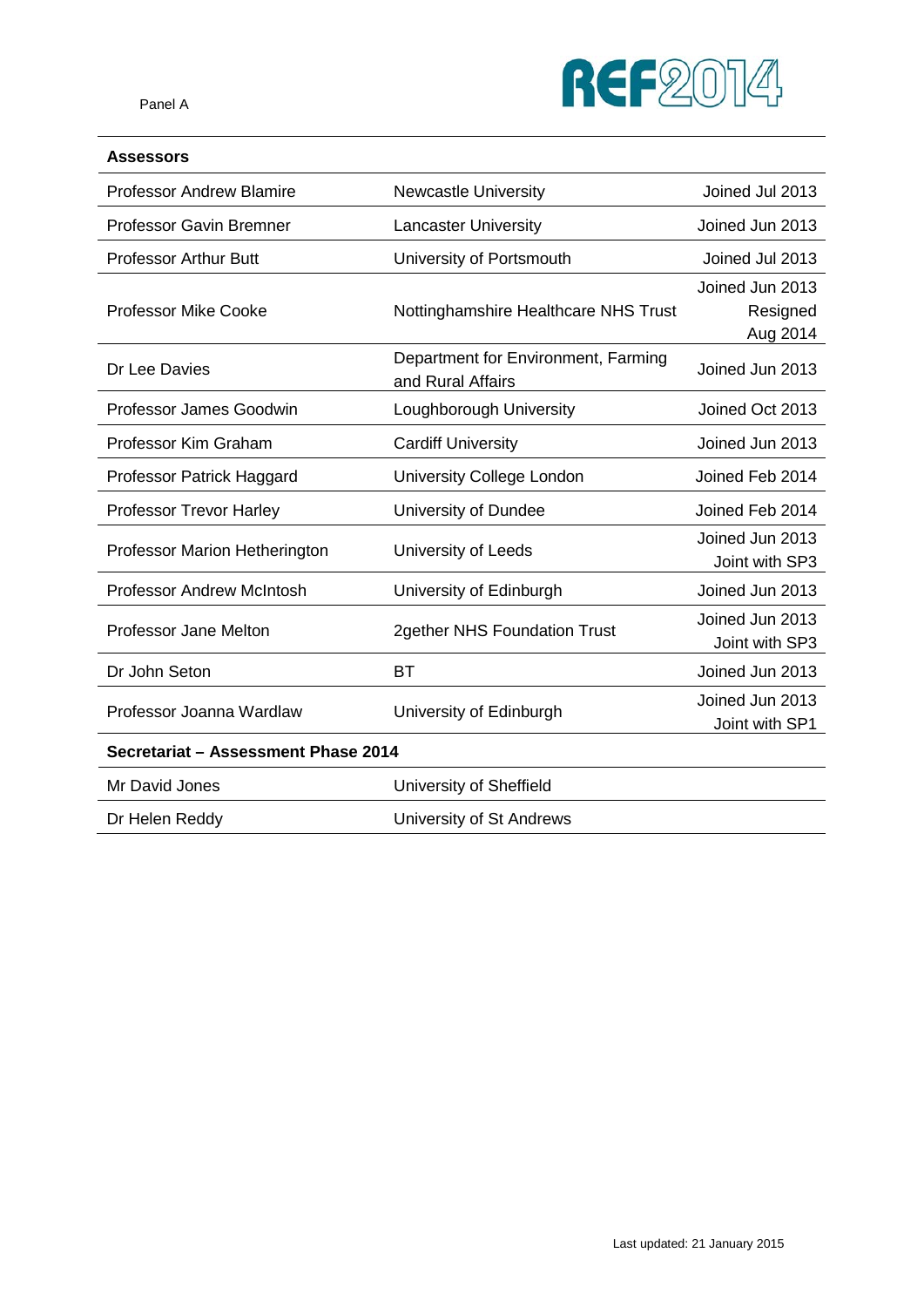

# **Sub-panel 5: Biological Sciences**

| Chair                                |                                                       |                    |
|--------------------------------------|-------------------------------------------------------|--------------------|
| Professor Ole Petersen               | <b>Cardiff University</b>                             |                    |
| <b>Deputy Chair</b>                  |                                                       |                    |
| <b>Professor Malcolm Colin Press</b> | University of Birmingham                              |                    |
| <b>Members</b>                       |                                                       |                    |
| <b>Professor Richard Apps</b>        | Univeristy of Bristol                                 |                    |
| <b>Professor Mike Boots</b>          | University of Exeter                                  |                    |
| Professor Leo Brady                  | Univeristy of Bristol                                 |                    |
| <b>Professor Sue Brain</b>           | King's College London                                 |                    |
| Professor Paul M Brakefield          | University of Cambridge                               |                    |
| <b>Professor Juliet Brodie</b>       | <b>Natural History Museum</b>                         |                    |
| Professor Nigel Brown                | (Formerly) University of Edinburgh                    |                    |
| <b>Professor Adrian Clark</b>        | St George's, University of London                     |                    |
| <b>Professor Alan Clarke</b>         | <b>Cardiff University</b>                             |                    |
| <b>Professor Richard Cogdell</b>     | University of Glasgow                                 |                    |
| Professor Chris Cooper               | University of Essex                                   |                    |
| Professor Stuart Cull-Candy          | University College London                             |                    |
| Professor Julian Dow                 | University of Glasgow                                 |                    |
| <b>Professor David Eisner</b>        | University of Manchester                              |                    |
| Professor Gerard Ian Evan            | University of Cambridge                               |                    |
| Professor Maria Fitzgerald           | University College London                             |                    |
| <b>Professor Martin Glennie</b>      | University of Southampton                             |                    |
| Professor Neil Gow                   | University of Aberdeen                                |                    |
| Professor Iain Hagan                 | Cancer Research UK Manchester<br>Institute            | Joined May<br>2014 |
| Professor Pat Heslop-Harrison        | University of Leicester                               |                    |
| <b>Professor Chris Marshall</b>      | Institute of Cancer Research,<br>University of London | Until May 2014     |
| Professor Barbara McDermott          | Queen's University, Belfast                           |                    |
| Professor Tracy Palmer               | University of Dundee                                  |                    |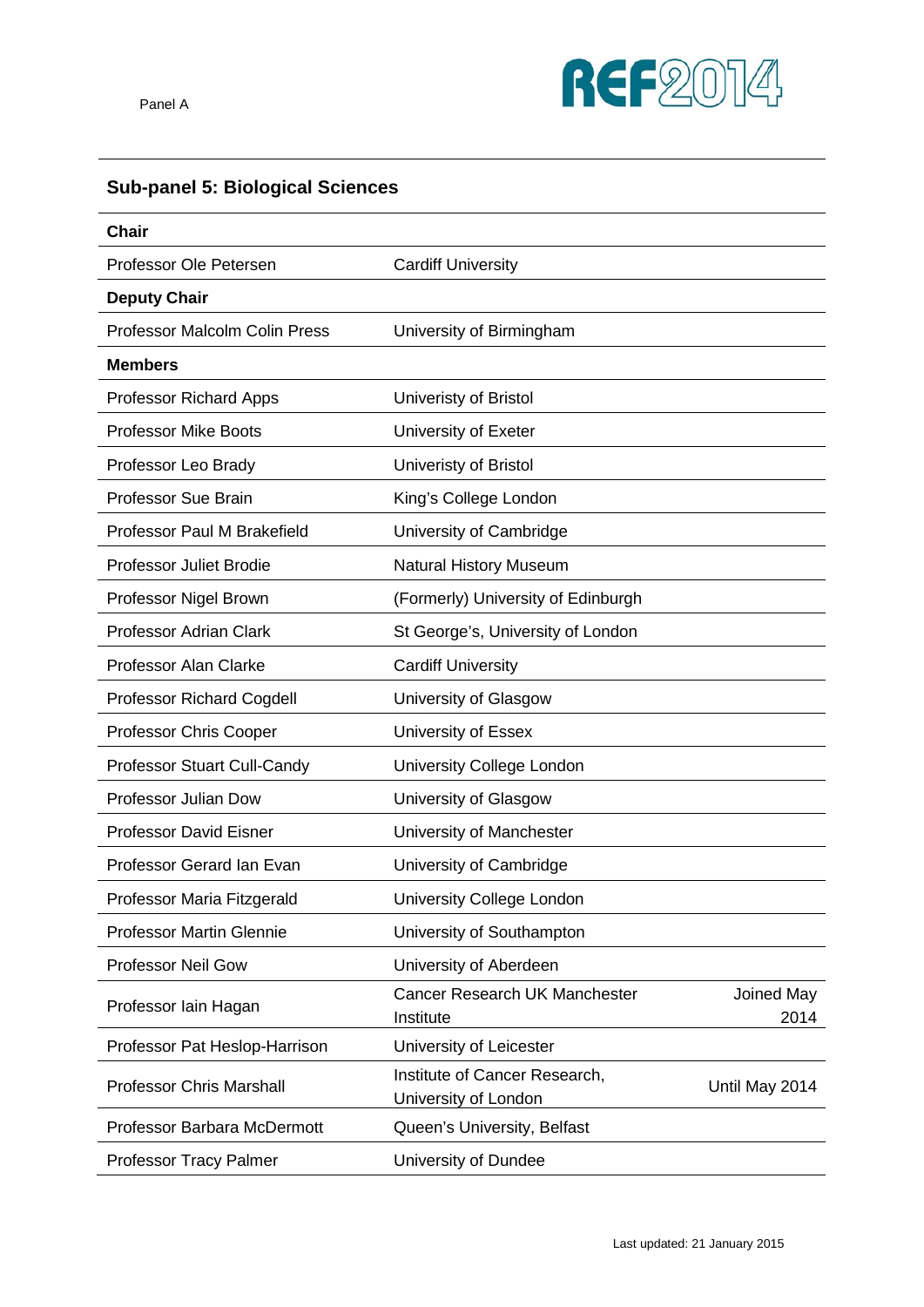

| <b>Professor David Paterson</b>     | University of Oxford                                                                       |                 |
|-------------------------------------|--------------------------------------------------------------------------------------------|-----------------|
| Professor John Pickett              | <b>Rothamsted Research</b>                                                                 |                 |
| Professor Stefan Przyborski         | <b>Durham University</b>                                                                   |                 |
| Dr Chris Reilly                     | Independent                                                                                |                 |
| Professor Anne Ridley               | King's College London                                                                      |                 |
| Professor Claudio D. Stern          | University College London                                                                  |                 |
| <b>Assessors</b>                    |                                                                                            |                 |
| Dr Simon Fleming                    | Royal Cornwall Hospitals NHS Trust                                                         | Joined Jun 2013 |
| Professor Kevin Fox                 | <b>Cardiff University</b>                                                                  | Joined Jul 2013 |
| Professor Elena Lurie-Luke          | Procter & Gamble                                                                           | Joined Jun 2013 |
| Professor Nancy Papalopulu          | University of Manchester                                                                   | Joined Jun 2013 |
| Dr Mark Prescott                    | National Centre for the Replacement,<br>Refinement and Reduction of Animals<br>in Research | Joined Jun 2013 |
| Secretariat - Assessment Phase 2014 |                                                                                            |                 |
| Dr Kate Bishop                      | University of Birmingham                                                                   | Until Apr 2014  |
| <b>Ms Gillian Rendle</b>            | University of Oxford                                                                       |                 |
| Ms Kerry Revel                      | University of Glasgow                                                                      | Joined Apr 2014 |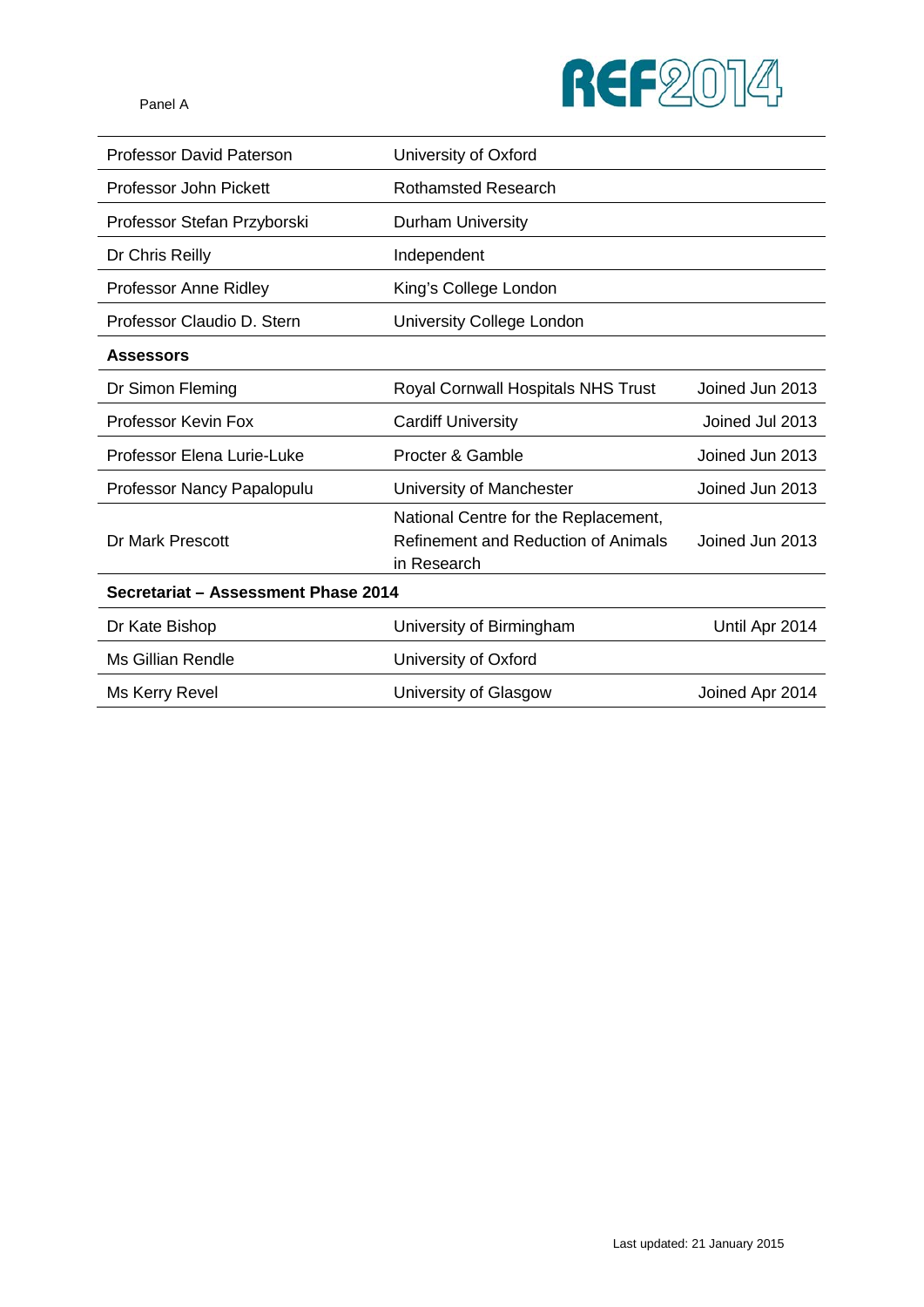

## **Sub-panel 6: Agriculture, Veterinary and Food Science**

| <b>Chair</b>                          |                                                                |                          |
|---------------------------------------|----------------------------------------------------------------|--------------------------|
| <b>Professor Robert Webb</b>          | University of Nottingham                                       | Until Mar 2012           |
| <b>Professor Christine Williams</b>   | University of Reading                                          | Joined Apr 2012          |
| <b>Deputy Chair</b>                   |                                                                |                          |
| <b>Professor Geoff Simm</b>           | <b>SRUC</b>                                                    |                          |
| <b>Members</b>                        |                                                                |                          |
| Dr Tina Barsby                        | National Institute of Agricultural<br>Botany, The Arable Group |                          |
| <b>Professor David Church</b>         | Royal Veterinary College                                       | Joined Nov 2013          |
| <b>Professor Peter Clegg</b>          | University of Liverpool                                        |                          |
| Professor Ian Connerton               | University of Nottingham                                       |                          |
| Dr Nick Coulson                       | Independent                                                    | Joined Feb 2014          |
| <b>Professor Eric Dickinson</b>       | University of Leeds                                            |                          |
| <b>Professor Gareth Edwards-Jones</b> | University of Bangor                                           | Until Aug 2011           |
| Professor Christopher Elliott         | Queen's University Belfast                                     |                          |
| Professor Julie Fitzpatrick           | Moredun                                                        |                          |
| Mr Mark Fowler                        | Independent                                                    | Changed Org<br>Apr 2014  |
| Dr Michael James Francis              | <b>MSD Animal Health</b>                                       | Until Dec 2013           |
| Professor Keith Goulding              | <b>Rothamsted Research</b>                                     |                          |
| Professor Laura Green                 | University of Warwick                                          |                          |
| Professor John Innes                  | University of Liverpool                                        | Until Apr 2013           |
| Professor Lance Lanyon                | University of Bristol                                          | Changed Inst<br>Jan 2014 |
| Professor Duncan Maskell              | University of Cambridge                                        |                          |
| Professor Anne Marie Minihane         | University of East Anglia                                      |                          |
| <b>Professor Donald Mottram</b>       | University of Reading                                          |                          |
| Professor Massimo Palmarini           | University of Glasgow                                          |                          |
| <b>Professor Euan Phimister</b>       | University of Aberdeen                                         | Joined Oct 2012          |
| Professor Guy Poppy                   | University of Southampton                                      |                          |
| Mr Mike Roper                         | Department of Environment, Food and<br><b>Rural Affairs</b>    |                          |